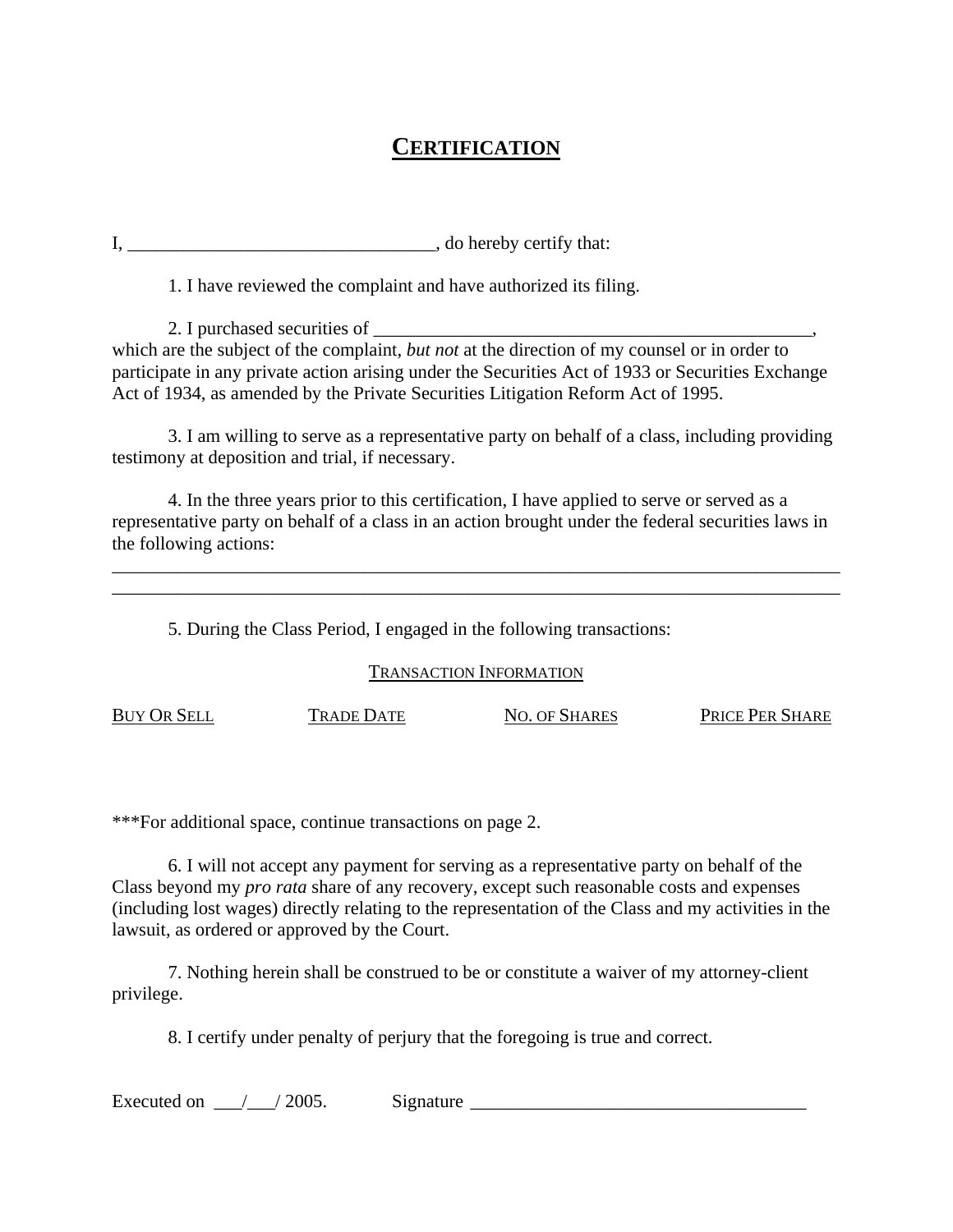## **CERTIFICATION FORM ATTACHMENT**

CLIENT NAME: \_\_\_\_\_\_\_\_\_\_\_\_\_\_\_\_\_\_\_\_\_\_\_\_\_\_\_\_\_\_\_\_\_\_\_\_\_\_\_\_\_\_\_\_\_\_\_\_\_\_\_\_\_ SECURITIES OF:\_\_\_\_\_\_\_\_\_\_\_\_\_\_\_\_\_\_\_\_\_\_\_\_\_\_\_\_\_\_\_\_\_\_\_\_\_\_\_\_\_\_\_\_\_\_\_\_\_\_\_\_\_

TRANSACTION INFORMATION

BUY OR SELL TRADE DATE NO. OF SHARES PRICE PER SHARE